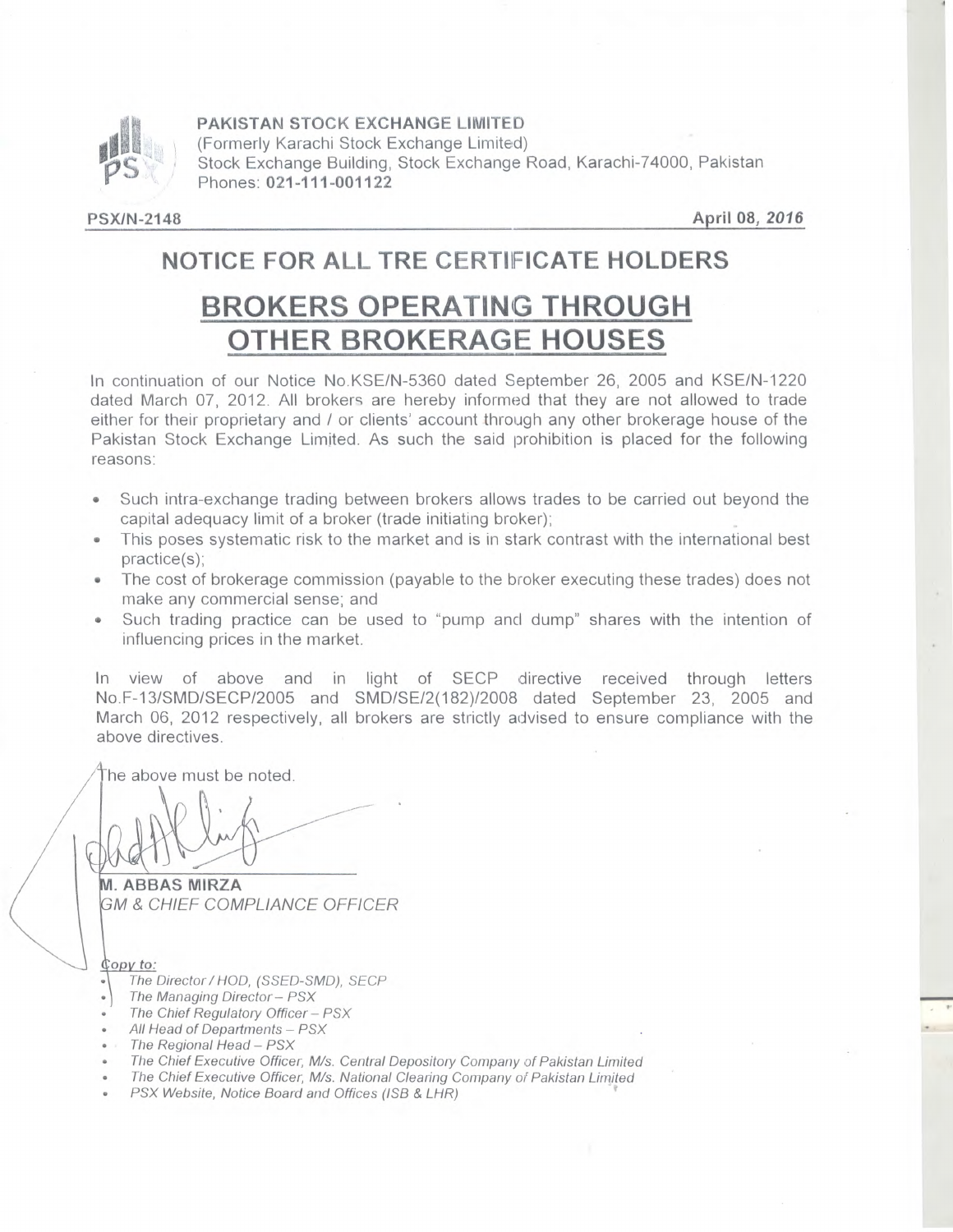| inen_\$n ¦ |                                                                                                                                                                                                               | ATTN: Harom Askan                            |                            |                                    | May. 08 2007 05:05PM P 1 |
|------------|---------------------------------------------------------------------------------------------------------------------------------------------------------------------------------------------------------------|----------------------------------------------|----------------------------|------------------------------------|--------------------------|
|            |                                                                                                                                                                                                               |                                              |                            |                                    |                          |
|            |                                                                                                                                                                                                               |                                              |                            |                                    |                          |
|            | <u>the Karachi stock exchange (Guarantee) LIMITED</u>                                                                                                                                                         |                                              |                            |                                    |                          |
|            | KSE/N-5360VOSCHOUSE TO NOTICE OF                                                                                                                                                                              |                                              |                            | September 26, 2005                 |                          |
|            | 法对政策协同接触控制或协议 混乱<br>Reproduced hereunder contents of letter No. F.13/SMD/SECP/2005 dated September 23, 2005                                                                                                   |                                              |                            |                                    |                          |
|            | received (from SECURITIES: & EXCHANGE: COMMISSION: OF PAKISTAN, Securities<br>Market Division, Islamabad, for information of members of the Exchange.                                                         |                                              |                            |                                    |                          |
|            | and such Barley as<br>トレトラン 日本語 学校教授 (1999年代) 1999年11月12日 - 1999年11月12日 - 1999年11月12日 - 1999年11月12日 - 1999年11月12日 - 1999年1                                                                                    |                                              |                            |                                    |                          |
|            | المستقصات المعصور ويراجعن                                                                                                                                                                                     |                                              |                            |                                    |                          |
|            |                                                                                                                                                                                                               | SECURITIES & EXCHANGE COMMISSION OF PAKISTAN |                            |                                    |                          |
|            |                                                                                                                                                                                                               |                                              | SECURITIES MARKET DIVISION |                                    |                          |
|            | $700 - 5.13$ shabis ECP 2005                                                                                                                                                                                  |                                              |                            | September 23, 2005                 |                          |
|            | Assasse The Difficult & Ball The Life                                                                                                                                                                         |                                              |                            |                                    |                          |
|            | Karachi Stock Exchanges (O) Limited, And Manuel Stock 1, Hold, And                                                                                                                                            |                                              |                            |                                    |                          |
|            | Karachi .                                                                                                                                                                                                     | 经油压量 医高速轴管心理                                 |                            |                                    |                          |
|            | Managing Director,<br>Lanore Stock Exchange (G) Limited<br>19. Khayabane-e-Aiwan-e-Iqbal,                                                                                                                     |                                              |                            | 空运货费取消增振员接                         |                          |
|            | Lahore                                                                                                                                                                                                        |                                              |                            |                                    |                          |
|            | Managing Director, the education                                                                                                                                                                              |                                              |                            | 5. 2019. USS                       |                          |
|            | Islamabad Stock Exchange (G) Ltd.<br>Fazl-e-Haq Road, the control of the                                                                                                                                      |                                              |                            | 网络科特斯加加亚的                          |                          |
|            | islamabad) and he will be a set a<br>谷谷 ふったてく                                                                                                                                                                 |                                              |                            | - 1947. 日本水平                       |                          |
|            | Subject: except on Brokers operating through other brokerage houses                                                                                                                                           |                                              |                            |                                    |                          |
|            | <b>STANDORMENT ARRAIGHANT</b>                                                                                                                                                                                 |                                              | A service communication    |                                    |                          |
|            | <u>හි මුල්ව ලබාගාට ගේ විලෝකරණය</u><br>A <b>DER SHIMAN AND</b> ARTHUR AND AND AND AND AND ARTHUR AND THE STATE                                                                                                 | المتعاطف والأنا                              | A. S. C. S. M. A. D. D.    |                                    |                          |
|            | tek jim te 40 liveove<br>It has been observed that brokers route their businesses through other brokerage houses.<br>y within the same Exchange. Such intra-Exchange trading between brokers allows trades to |                                              |                            |                                    |                          |
|            | be carried our beyond the capital adequacy limit of a proker (irade initiating broker). This<br>poses systemic risk to the market and is in stark contrast with the international best                        |                                              |                            |                                    |                          |
|            | practices. For a broker to trade through other brokerage house at the cost of brokerage                                                                                                                       |                                              |                            |                                    |                          |
|            | commission (payable to the broker executing these trades) does not make any commercial<br>sense. Furthermore, such trading practice can be used to "pump and dump" shares with                                |                                              |                            |                                    |                          |
|            | the intention of influencing prices in the market.                                                                                                                                                            |                                              |                            |                                    |                          |
|            | Therefore, for the purpose of investor protection, market transparency, and promoting fail!<br>and efficient market practices, it is hereby directed that brokers shall not trade through                     |                                              |                            |                                    |                          |
|            |                                                                                                                                                                                                               |                                              |                            |                                    |                          |
|            | You are requested to ensure compliance with the above.                                                                                                                                                        |                                              |                            |                                    |                          |
|            |                                                                                                                                                                                                               |                                              |                            | Sincerely                          |                          |
|            |                                                                                                                                                                                                               |                                              |                            |                                    |                          |
|            |                                                                                                                                                                                                               |                                              |                            | lmran Inayat Butt<br>Director (SM) |                          |
|            |                                                                                                                                                                                                               |                                              |                            |                                    |                          |
|            |                                                                                                                                                                                                               |                                              |                            |                                    |                          |
|            |                                                                                                                                                                                                               |                                              |                            |                                    |                          |

 $\begin{array}{c} \bullet \\ \bullet \\ \bullet \\ \bullet \end{array}$ 

S.

ģ.

Y

Ŷ,

 $\frac{1}{2}$ 

 $\overline{\phantom{a}}$ 

 $\ddot{\phantom{a}}$ 

 $\frac{1}{2}$  $\frac{1}{3}$  $\bar{z}$ 

> $\ddot{\phantom{0}}$  $\frac{1}{2}$

 $\ddot{\phantom{a}}$ 

 $\frac{1}{4}$ 

 $\frac{1}{2}$ 

 $\ddot{\phantom{0}}$  $\mathbf{i}$ 

 $\bar{1}$ 

J.

 $\hat{\mathcal{A}}$